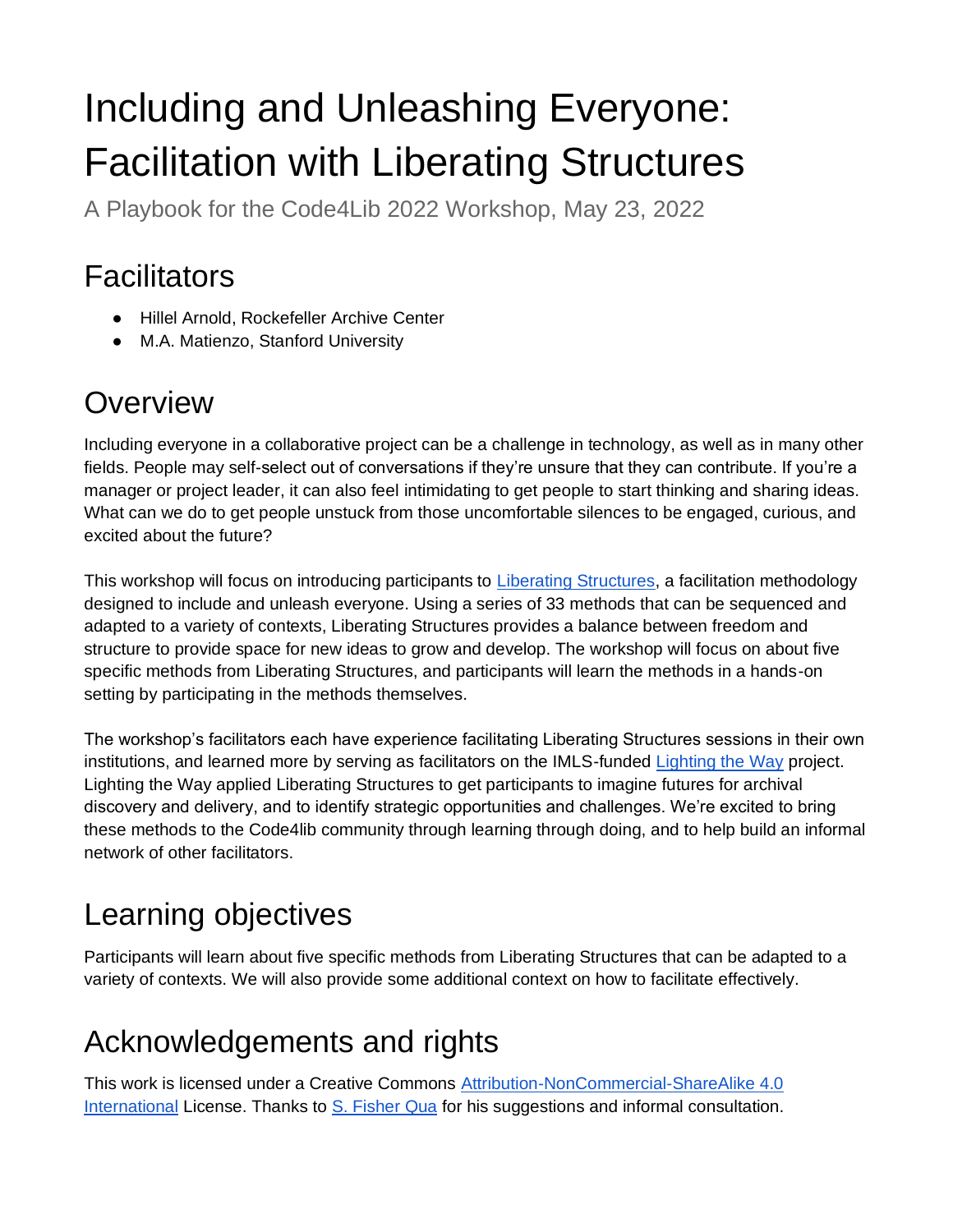## Introduction (5 minutes)

- Workshop purpose:
	- introduce new methods so you can build familiarity to address routine and creative ways to new challenges
	- Demonstrate how different microstructures shape our interactions
	- unleash and include everyone so you can do the same in your own local contexts
- Our expectations of you
	- As a part of this workshop, we'd like you to be present we know that can mean or look like different things to different people.
	- As part of that, we invite you to take opportunities to contribute and help make space for others to do the same.
	- If you need a break at any time (to use the restroom, get a drink of water, etc) please go ahead and take care of your needs first. We will have a break towards the middle of the workshop for everyone.
	- In addition, please remember that this workshop is subject to the Code4lib code of [conduct](https://github.com/code4lib/code-of-conduct/blob/main/code_of_conduct.md) - and if you have any concerns at any point, please let us know.
- Acknowledging Supermarket shootings
	- We also want to acknowledge the racial violence that occurred just over a week ago on Saturday right here in Buffalo.
	- $\circ$  We wanted to bring this in at the start to say that the world "out there" is very much connected to what we are doing here today. We wouldn't have to talk about inclusive facilitation practices if the organizations we work in were already inclusive or if white supremacy wasn't so deeply embedded in our country.
	- It also means that these events can affect us individually. Please keep in mind that, "being present" might look different for you than it normally does, so we want to underline that you should feel feel free to step away or take a break if you need to.
- Workshop structure
	- We think the best way to learn the Liberating Structures facilitation methods is to dive right in.
	- We won't spend a lot of time explaining a specific structure so you can experience them directly.
	- On occasion, we may debrief at the end of the structure, or at the end of a string, or series of structures. If we don't directly debrief, make sure you take a moment to reflect personally.
	- We'll also repeat some of the methods on occasion to demonstrate how small shifts change what the structure can do.
	- Finally, we'll have a little bit of time at the end of the workshop for questions, and we will share our slides and facilitator playbook with you, as well as links to other resources at the end of the workshop.
- Reflection
	- Pay attention to how the microstructures shape the interactions and notice the details of your experience walking through the methods. Pay attention to how you feel about them as we walk through them too. There may be specific details that you experience as we go through the workshop, so hold onto them so you can reflect on them later. There may be times where you're confused, surprised, or unsure - and that is entirely normal.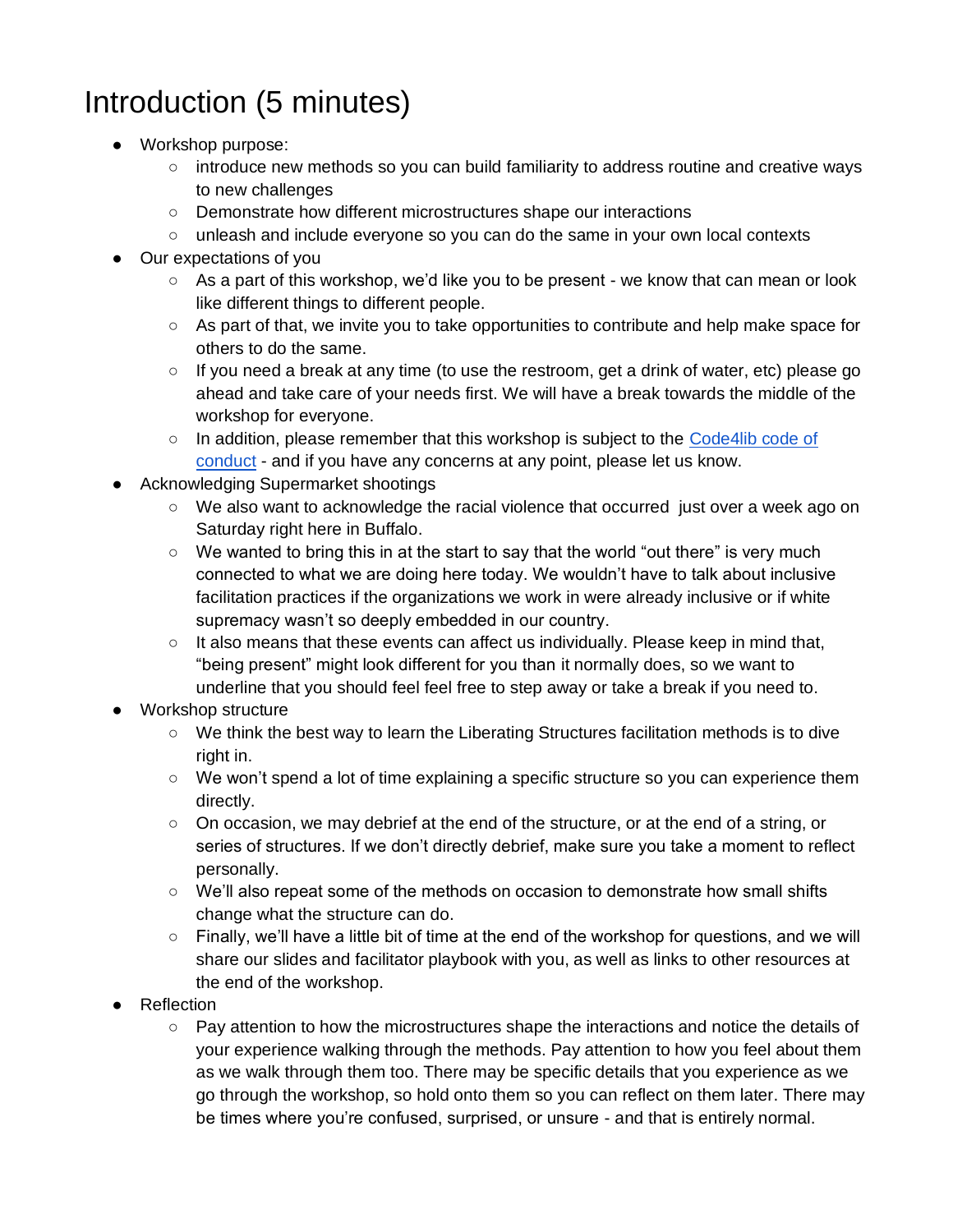## WHAT (55 minutes)

- **Format:** Individual reflection → Small groups → Small group debrief (roughly a large-scale [1-2-4-](https://www.liberatingstructures.com/1-1-2-4-all/) [All\)](https://www.liberatingstructures.com/1-1-2-4-all/)
- **Goals:** demonstrate a LS string; encourage reflective interaction
- **Outcomes:** familiarity with a string of exercises
- **Supplies/artifacts needed**: Paper (index cards?) and writing implement; bells

### Structuring invitation

Presumably, everyone is here because they believe in the importance of including everyone in working on a project or problem. We know that many of us have varying experience with facilitation ourselves, just as we have varying experience with being or feeling included in this kind of work.

We invite you to get started by **grounding yourselves in our interests and experiences in facilitation and inclusion through reflection.** Once we have taken our own personal notes on this, we'll discuss and reflect on our **answers in pairs** about what this means to us before we **debrief in groups of 5 or 6 people** about these shared experiences.

## Spiral Journal (10 minutes)

#### **External reference material:** [Spiral Journal Description;](https://docs.google.com/document/d/1DdCLcDCPW4jAGe6wZDl0bpWoeQXoRhhk0FEdiq6P8f4/edit) [Spiral Journal Slides](https://docs.google.com/presentation/d/1_hh7yCRyq2Ejqbew0VUPHgK8bIFvU1pGepf0RiPow0E/edit#slide=id.g354d6eba7b_0_0)

- 1. Take a piece of paper and create four quadrants either by folding in half twice, or by drawing a horizontal and vertical line on the page, an X, or a loop. (~1 min)
- 2. To ground yourself, start by putting your pen or pencil on the page, and as slowly and as tightly as you can, draw a spiral as tightly and slowly as possible. Alternatively, you can also draw tiny concentric circles, squares, or any other shape on the paper that you like. (2 mins)
- 3. Then, in each of the four quadrants, starting with the top left and going clockwise, respond to the following 4 prompts. (90 secs each?)
	- a. **I am in this workshop because …**
	- b. **Something I'm uncertain/unclear/skeptical about inclusive facilitation is …**
	- c. **I have felt most included and engaged in working with other people when…** (identify an example)
	- d. **I have included others in my work through …**

### Impromptu Networking (20 minutes)

#### **External reference material**: [Impromptu Networking \(LS\)](https://www.liberatingstructures.com/2-impromptu-networking/)

- 1. Now that we have written some individual reflections, we'll invite you to share with one another in pairs. We'll go through three rounds, addressing the same set of questions each round. *(If people ask, they can use their reflections to inform their conversations in this structure.)*
- 2. When you find someone to pair with, try to find someone you don't know or who does different kinds of work than you do.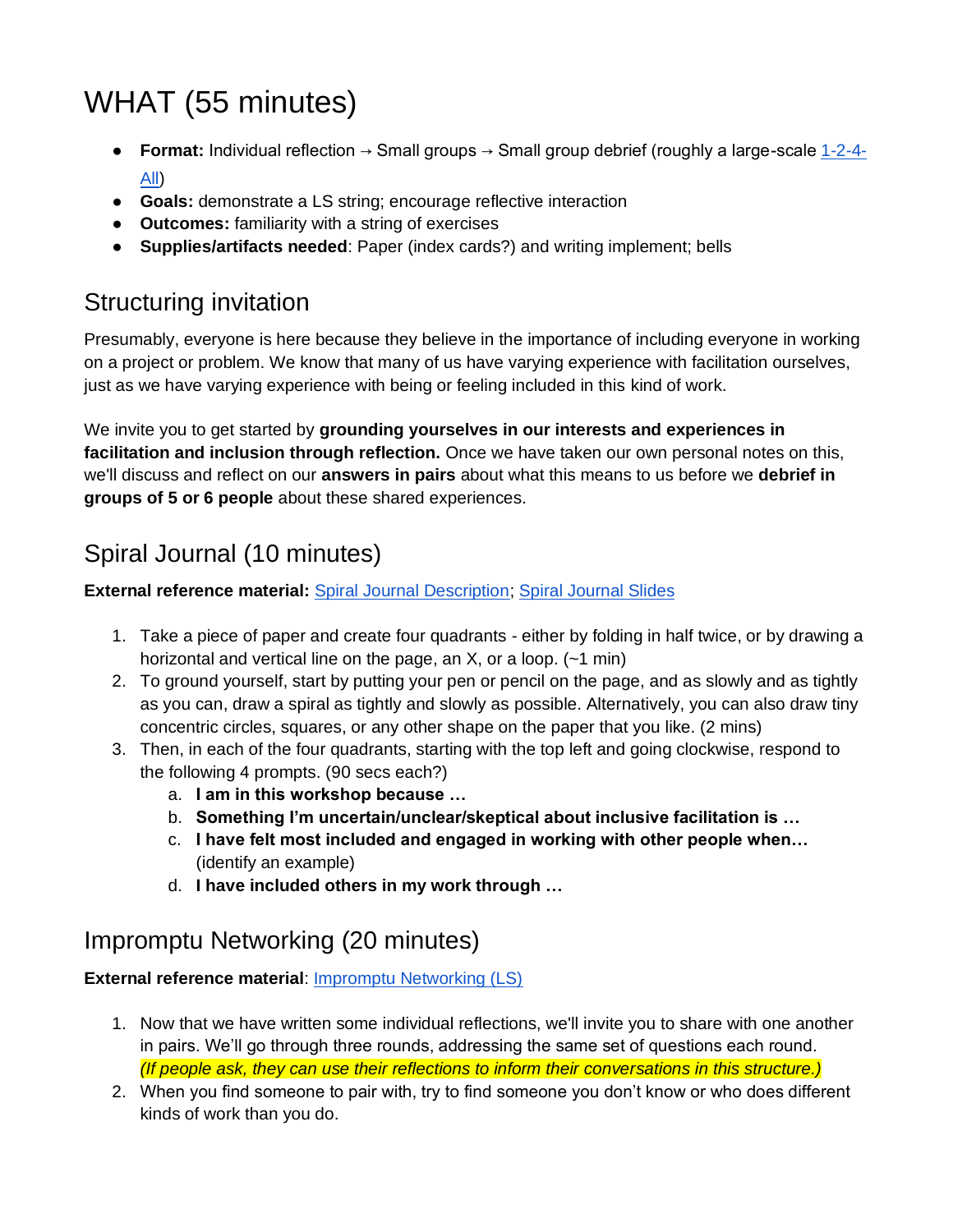- 3. The questions you'll be considering are: **What do the words "inclusive" and "facilitation" mean to you personally? Are there thoughts or feelings that come to mind? What's challenging about inclusive facilitation?**
- 4. In each round, you'll have about 5 minutes total so just over two minutes each to share and respond to one another. We'll ring a bell at the end of 5 minutes, signaling that you should start the next round. **[ring bell at 5 minutes]**
- 5. You should start the next round now and remember, you'll have 5 minutes before the next bell rings. … **[ring bell at 5 minutes]**
- 6. You should start the last round now like the last two rounds, you'll have 5 minutes. … **[ring bell at 5 minutes]**

### What/So What/Now What? (25 mins)

#### **External reference material:** [What, So What, Now What? \(LS\)](https://www.liberatingstructures.com/9-what-so-what-now-what-w/)

- 1. OK! So we've now had some time to reflect individually, and to discuss some of those reflections with a colleague. Since we've done that, let's reflect on those shared experiences together and see if we need to make any adjustment.
- 2. We'll be splitting into groups of about 5 people. In each round, we'll give you a minute for silent reflection, and then about 4 minutes for you to discuss with your group. We'll repeat this for three rounds, and then, we'll discuss your answers across the entire workshop for 5 minutes in that round.
- 3. The first question is: **What?** What happened? What did you notice? What facts or observations stood out?
	- a. Take a minute alone to reflect.
	- b. Next, take 4 minutes in your small group to discuss.
- 4. The second question is: So what**?** Why is that important? What patterns or conclusions are emerging for you? What hypotheses are you making?
	- a. Take a minute alone to reflect.
	- b. Next, take 4 minutes in your small group to discuss.
- 5. The last question is: **Now what?** What actions make sense for you *(in terms of changing your practices around inclusive facilitation)*? What do we need to do to move forward?
	- a. Take a minute alone to reflect.
	- b. Next, take 4 minutes in your small group to discuss.
- 6. Now, let's share each our discussions across the group.
	- a. **[3 minutes]** Let's start with **What?** What did you notice? What stood out to you and your group?
	- b. **[3 minutes]** Now, let's discuss **So What?** Why were the things you noticed significant?
	- c. **[3 minutes]** Finally, let's talk about **Now What?** What actions did you and your group identify. Do we need to think about changing course?

## Overview of LS (5 minutes)

● Congratulations - you've just gone through your first "string" of Liberating Structures! We're going to take a brief breather here to talk a little bit about them.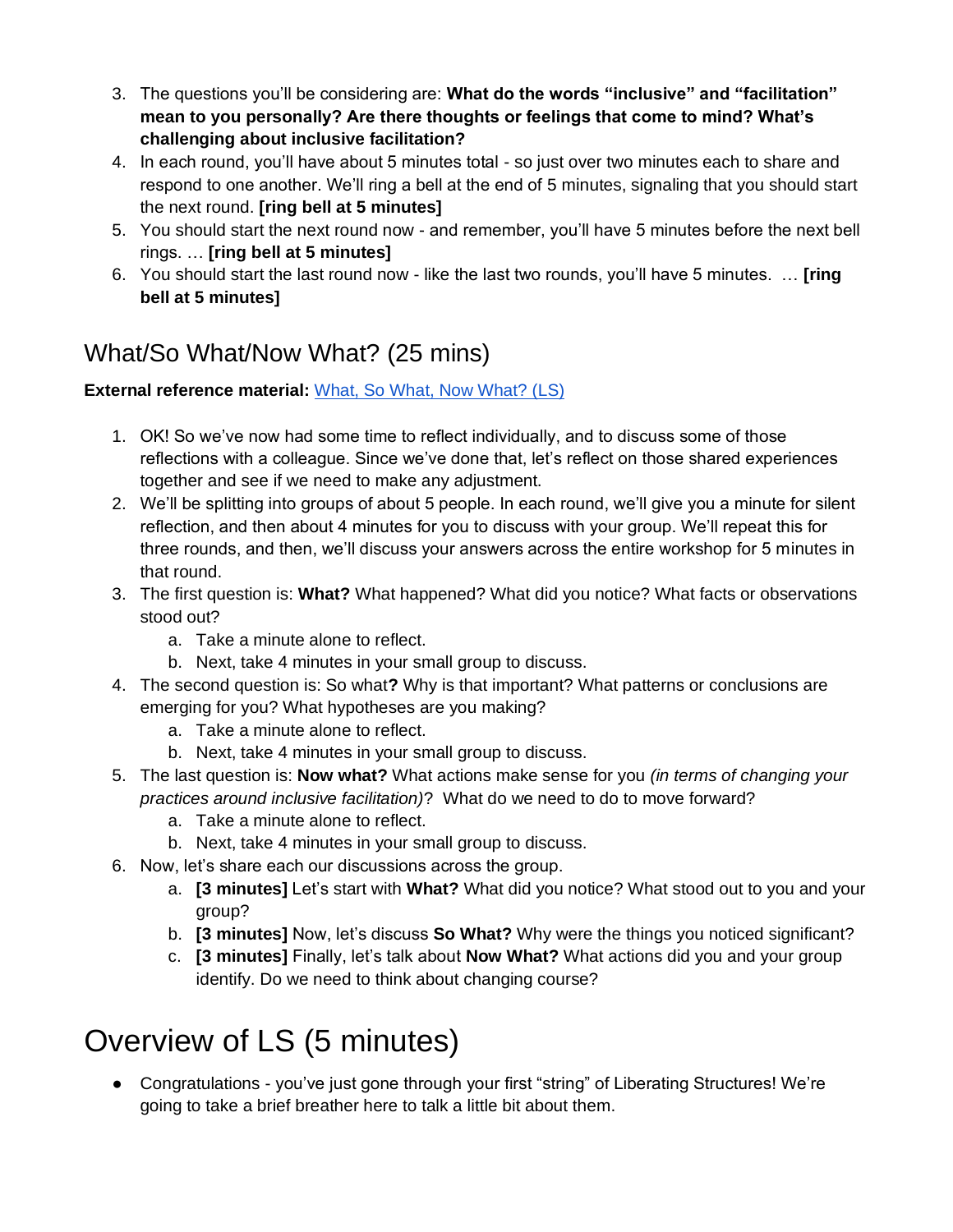- Liberating Structures are a framework used to invite people to understand how things mean something to them. They can be used as a set of tools to help change the way we work and interact with one another.
- LS is a set of established **microstructures** that allow us to both *enable and constrain what is possible*. You may be familiar with other microstructures outside of LS, like presentations, status reports, and brainstorms - and LS fits differently across two axes balancing *distributed vs centralized control* and *the number of people included in shaping next steps*. **[Show slide with axes and example structures**]
- Facilitators use these microstructures as building blocks by *stringing them together* to generate new interactions and perspectives. They are intended for us to take intentional shifts together - some small, some large - that help generate new interactions and perspectives.
- Within LS, the 33 microstructures are suited towards different kinds of purposes:
	- *Discovering everyday solutions*
	- *Noticing patterns together*
	- *Unleashing local action*
	- *Drawing out prototypes, and*
	- *Spreading innovation*
	- We often supplement LS with additional microstructures which help us *ground ourselves in the present moment*, or *reflect upon something*.
- While we won't have time to demonstrate all the LS microstructures today, we're hoping to expose you to around five or six of them so you can get a flavor of how they operate.
	- So far, you have gotten exposure to three: Spiral Journal, Impromptu Networking, and What, So What, Now What (W3)?
	- As you can see, there are many different methods running at different timescales or level of granularity.
- The different microstructures in LS all have a set of five *design elements* that define their core attributes. These are:
	- A structuring invitation
	- How the space is arranged and what materials are needed
	- How participation is distributed
	- How groups are configured, and
	- A sequence of steps and time allocation.
- In addition to the design elements, the Liberating Structures framework is informed by a set of ten principles. These are:
	- o Include and Unleash Everyone
	- Practice Deep Respect for People and Local Solutions
	- Build Trust As You Go
	- Learn by Failing Forward
	- Practice Self-Discovery Within a Group
	- Amplify Freedom AND Responsibility
	- Emphasize Possibilities: Believe Before You See
	- Invite Creative Destruction To Enable Innovation
	- Engage In Seriously-Playful Curiosity
	- Never Start Without Clear Purpose
- It is important to note that these principles are *not* themselves rooted in anti-oppression work, so following these principles alone will not necessarily ensure your facilitation is fully inclusive. We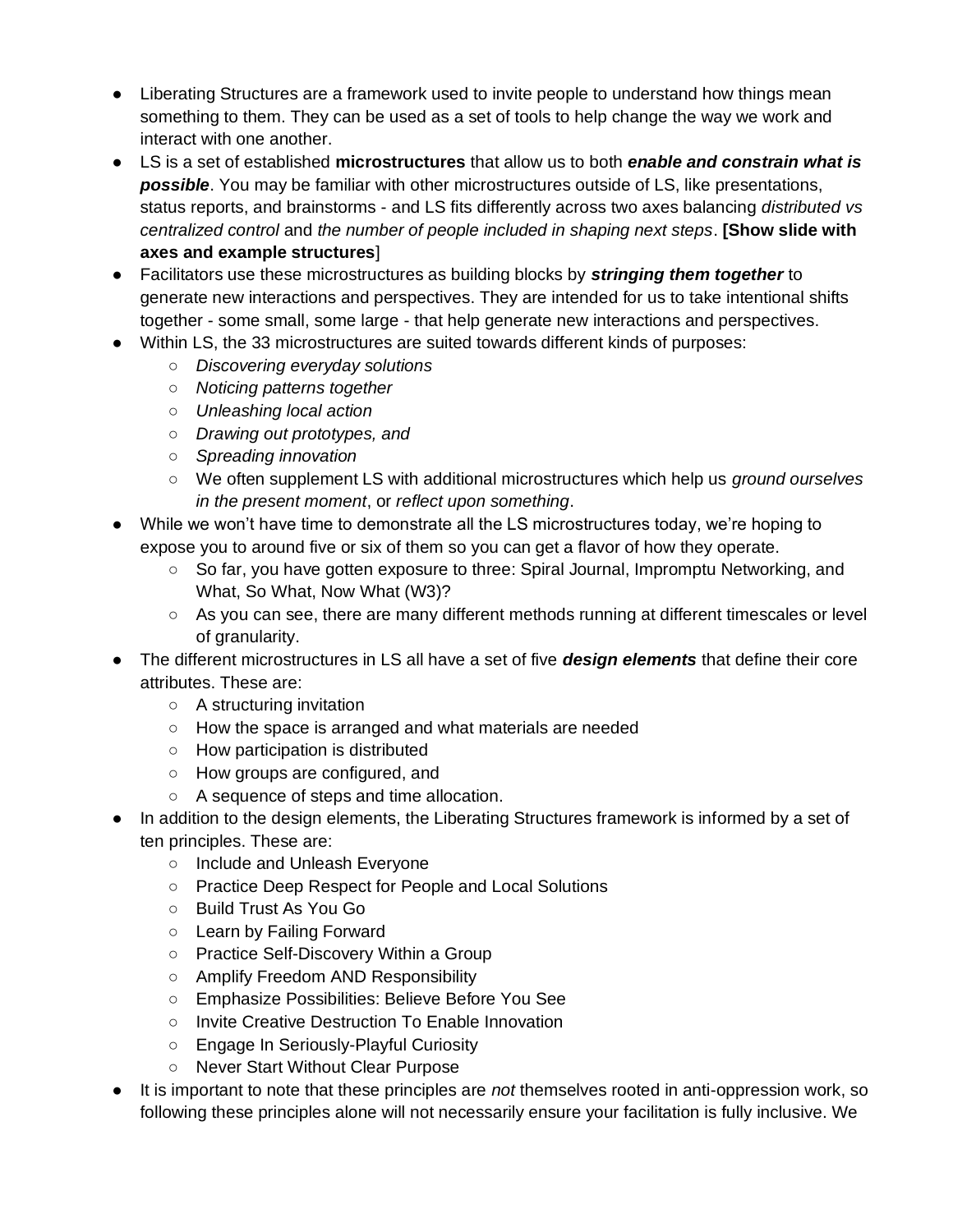need to keep this in mind and notice overlaps, and often support the crafting of inclusive spaces for collaboration using additional tools.

## WHY (30 minutes)

- **Format:** Small group
- **Goals:** demonstrate agreements; demonstrate extended relational interaction
- **Outcomes:** n/a
- **Supplies/artifacts needed**: talking objects

### Structuring invitation

Now that we've reflected on our experiences of feeling included, we can see that it is important. We all have individual experiences, but **we also believe that people who are in this workshop believe that inclusive facilitation methods are important**. There may be many reasons *why* inclusive facilitation is important as well.

So with this in mind, ask yourselves **"What do you do when you are working on a collaborative project to ensure people are included? Why is that important?"** We want you to dig deeper to see if there's an underlying purpose or reason for including people intentionally. We'll gather in small groups to discuss.

### Conversation Cafe (30 mins)

- **External reference material:** [Conversation Cafe \(LS\);](https://www.liberatingstructures.com/17-conversation-cafe/) [Conversation Cafe Hosting Manual](https://www.conversationcafe.org/the-complete-hosting-manual/)
- 1. Let's break into groups of about 5 people hopefully a new group than the one you were in last time.
- 2. There will be four rounds of conversation in each group. In the first two rounds, which will be about **5 minutes** each, you'll use a "talking object" to ensure that only one person speaks at a time. The third round will be open conversation for about **15 minutes**, and the last round will be **5 minutes** using the talking object.
- 3. As a part of this activity, we ask you to follow six agreements with your group:
	- a. Suspend judgment as best as you can
	- b. Respect one another
	- c. Seek to understand rather than persuade
	- d. Invite and honor diverse opinions
	- e. Speak what has personal heart and meaning
	- f. Go for honesty and depth while being brief (avoid going on and on)
- 4. In each group, we ask one of you to volunteer as a "host" a full participant who can gently intervene if someone isn't observing one of the agreements. Hosts can raise their hand or get the attention of one of the facilitators if you need assistance.
- 5. OK let's start the first round. Each person should get about a minute to respond to the following questions: **What do you do when you are working on a collaborative project to ensure people are included? Why is that important?** Remember to use the talking object and pass it to the next person when you're done.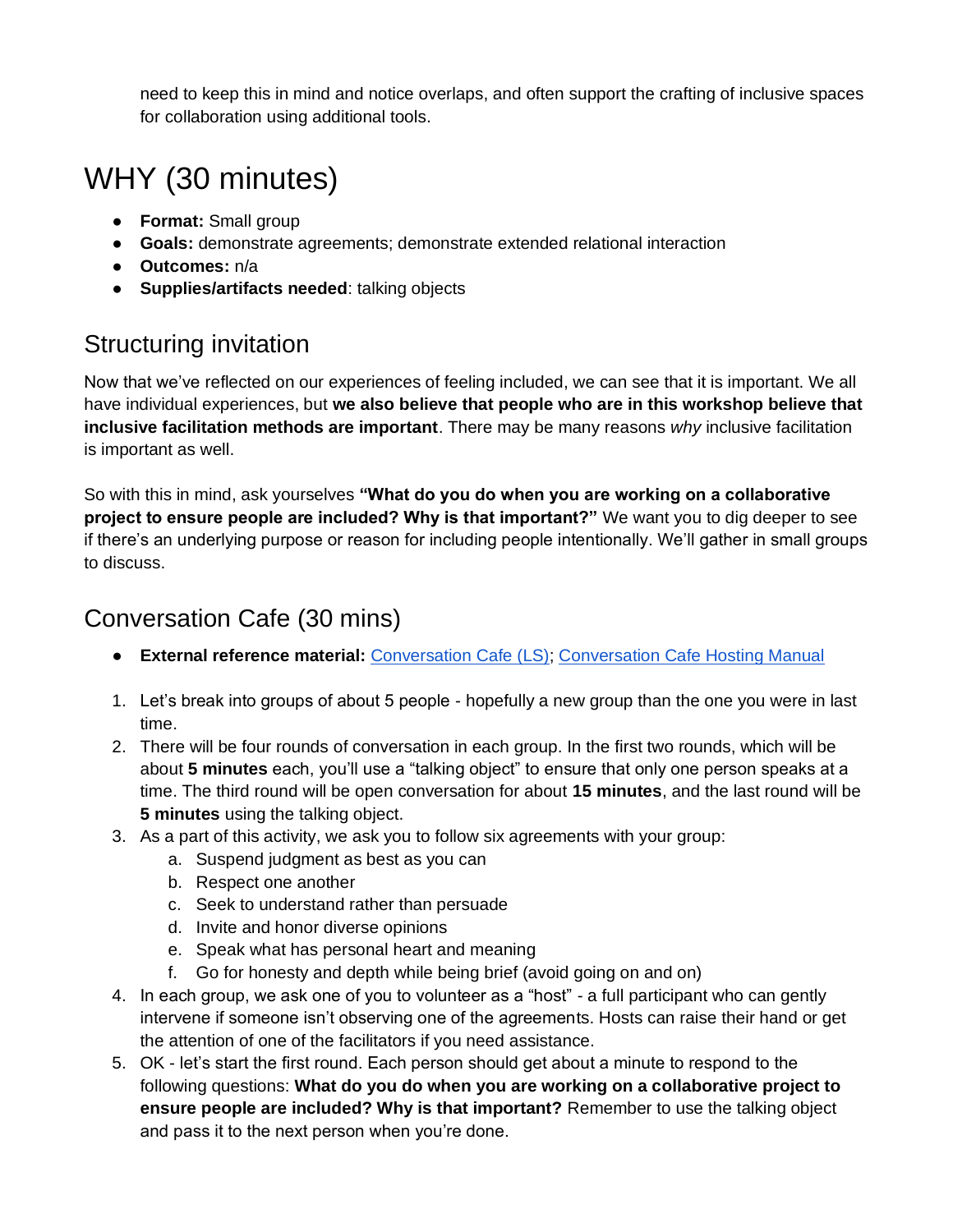- 6. **[after 5 minutes]** Now that you've listened to everyone in your group, share your thoughts and feelings. Each person gets about a minute - and remember to use the talking object and pass it when you're done.
- 7. **[after 5 minutes]** This is the third round we'll have an open conversation for **15 minutes**. If you'd like, your group can use the talking object if you find it useful.
- 8. **[after 15 minutes]** We're now in the fourth round. Share any takeaways with your group. Each person again gets about a minute. Use the talking object in this round and pass it to the next person when you're done.

## Break (5-10 minutes)

## HOW

- **Format:** Pairs → Small Group → Entire Workshop → Fast Interaction → Large Group
- **Goals:** reflection on current challenges and how they might be addressed
- **Outcomes:**
- **Supplies/artifacts needed**: Paper (index cards?) and writing implement
- **Notes:** This whole section is in fact [TRIZ](https://www.liberatingstructures.com/6-making-space-with-triz/) wrapped somewhat differently.

### TRIZ (20 minutes)

● **External reference material:** [1-2-4-All \(LS\)](https://www.liberatingstructures.com/1-1-2-4-all/)

#### Structuring invitation

Now that we've talked about what inclusive facilitation means to us and why it is important, I want to invite us to think together about **how we can foster collaboration through inclusive facilitation practices**. To do this, we're going to ask you to activate your inner supervillains and ask "what can we do to maximize barriers to collaboration?" What are some facilitation practices which help to **make collaboration as hard as possible**? What can we do to **put an end to any collaboration** that might be happening?

Once we have taken some time on our own to think about this, we'll discuss and reflect on our **answers in pairs** about what this means to us before we **debrief in small groups**, and finally as a **whole group** about these shared experiences.

#### **Steps**

- 1. **On your own**, take five minutes to write down as many ways as you can think of to maximize barriers to collaboration.
- 2. Then, **in pairs**, we'd like you to discuss what you came up with. See if you can build on your individual lists. Again, you will have two minutes, so try to keep your sharing brief to make sure you both get a chance to talk.
- 3. Next, we'll be reflecting together on these lists in **groups of 4**, to see what else can be added. Again, you'll have 4 minutes total in these groups, so keep your answers short.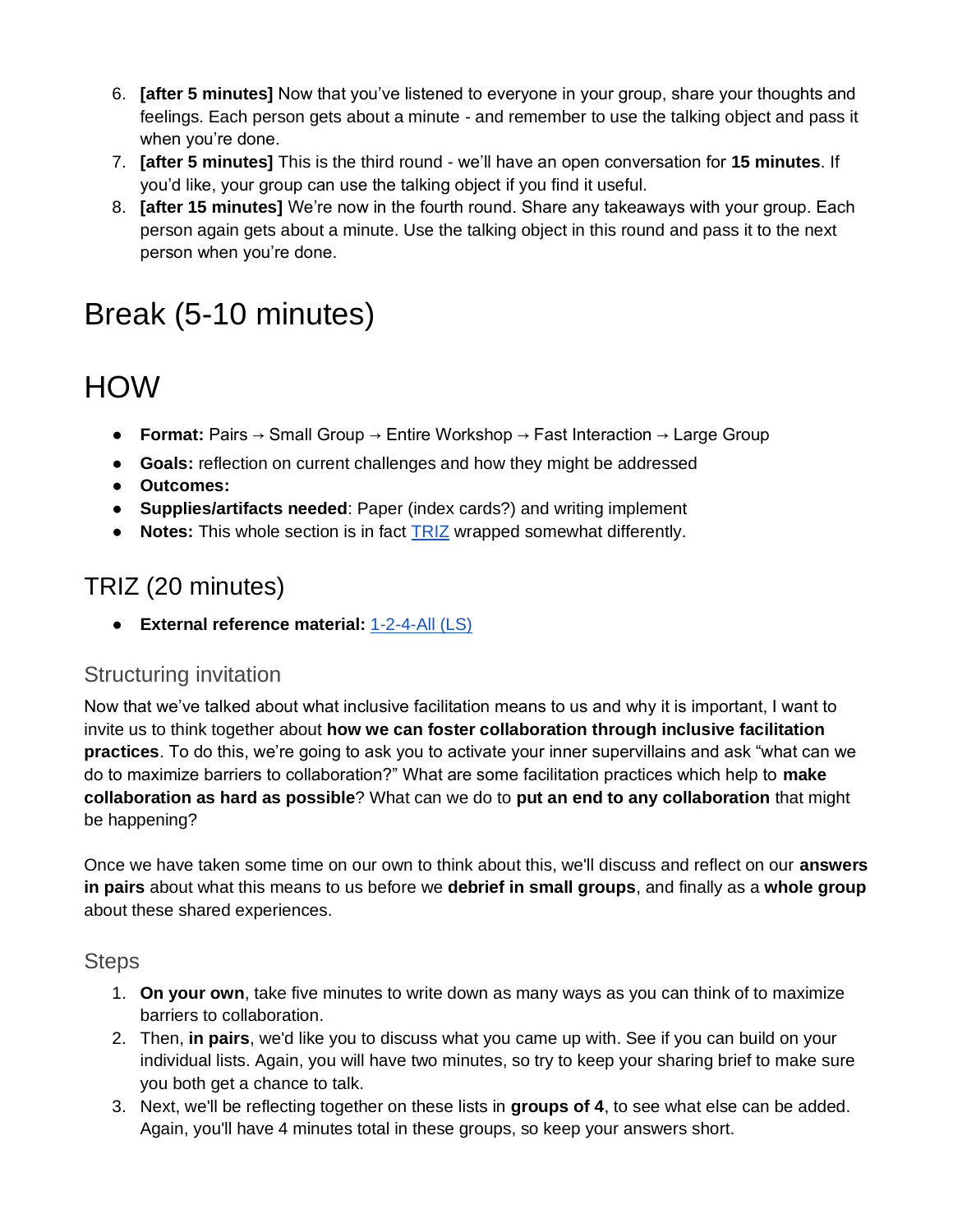4. Last, as a whole group, let's see if we can come up with a comprehensive list of ways that we can be evil.

### 25/10 Crowdsourcing (30 minutes)

● **External reference material:** [25/10 Crowdsourcing \(LS\)](https://www.liberatingstructures.com/12-2510-crowd-sourcing/)

#### Structuring invitation

Now that we have a long list of negative behaviors, let's see if we can do a bit of sorting and filtering to **see what ideas have the most resonance to the group**.

I invite us all to take **five minutes on our own** to reflect on this list we created together, and **make a second list of everything** that we are currently doing that resembles in some way one or more items on that list. These could be things that you personally do, or things that happen at your institution or within communities with which you're familiar.

#### **Steps**

- 1. Take a single index card and **write down one item** from the list of behaviors that you just created that you think is **common or prevalent** in our field.
- 2. Then, everybody will get up, **mill around, and pass cards from person to person**. No one reads the cards, they just pass. This is called "Mill and Pass".
- 3. When the bell rings again, we'll **stop passing cards and read the card in our hands, and rate the behavior** identified on the card with a score from 1 to 5 based on **how commonly you've encountered it** in your own context (1 is almost never and 5 is all the time), writing the score on the back of the card. This part is called "Read and Score".
- 4. When the bell rings again, cards are passed around for another round of "Mill and Pass" until the bell rings and the "Read and Score" scoring cycle repeats. This is done for a total of **five scoring rounds**. I encourage you to resist the urge to look at previous scores for a behavior before deciding for yourself how common that behavior is.
- 5. At the end of cycle five, participants add the five scores on the back of the last card they are holding.
- 6. Now, we're going to start counting down from 25 (the total number of possible points) to see which behaviors resonated across the group.

## Discovery & Action Dialogue (25-70 minutes)

● **External reference material**: [Discovery & Action Dialogue \(LS\)](https://www.liberatingstructures.com/10-discovery-action-dialogue/)

#### Structuring invitation

I now want to invite you to **identify things we can do to create more inclusive collaborations** which may be hidden within ourselves or our communities. Let's take the most problematic behavior we just identified [from 25/10 Crowdsourcing] and see if we can pull it apart a bit.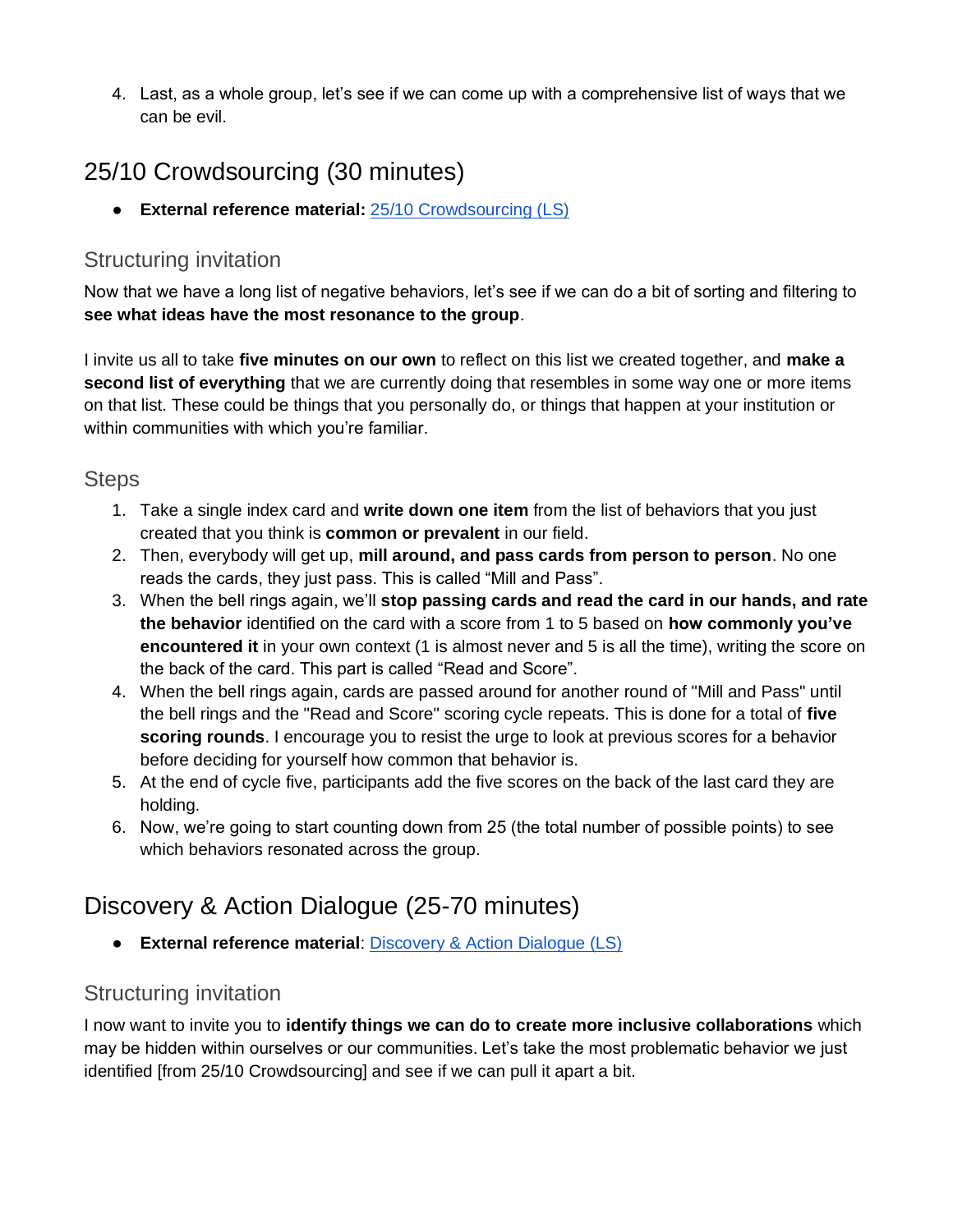### **Steps**

Identify recorder - document insights, action ideas, and who else needs to be included. Identify facilitator - asks questions, makes sure everyone is included.

Ask the following questions:

- 1. How do you know when \_\_\_ is present?
- 2. How do you contribute effectively to solving ?
- 3. What prevents you from doing this or taking these actions all the time?
- 4. Do you know anybody who is able to frequently solve \_\_\_ and overcome barriers? What behaviors or practices made their success possible?
- 5. Do you have any ideas?
- 6. What needs to be done to make it happen? Any volunteers?
- 7. Who else needs to be involved?

## Wrap-up (5 min)

## Social Network Webbing (5 minutes)

As we move towards the end of our time together, I want to invite you to help make visible the resources which exist within our network of relationships, some of which might be hidden, which can help us act on some of the inclusive facilitation practices we've learned about today.

#### Option 1:

Everybody will need to be up and on their feet for this exercise, as it will require moving around the room.

- 1. First, go to the person you work with most closely. (1 min)
- 2. Now, go to the person who said or did something during the workshop that you want to acknowledge, thank, or express gratitude for. If you feel comfortable doing so, consider offering that acknowledgement or thanks. (1 min)
- 3. Finally, go to the person that inspired you or that you want to follow-up with after the workshop. (1 min)

#### Option 2:

To do this we're going to create a kind of network diagram, so please find a blank piece of paper and something to write with.

- 1. First, write down your own name somewhere on the blank piece of paper.
- 2. Then, write down the name of the person in this workshop with whom you work the most closely. Think about how you are connected to this person and create some kind of visual representation of that connection which might indicate directionality, closeness or strength of that connection (or something else entirely, up to you!) (1 min)
- 3. Now, write down the name of the person or people who said or did something during the workshop that you want to acknowledge, thank, or express gratitude for. Again, think about how